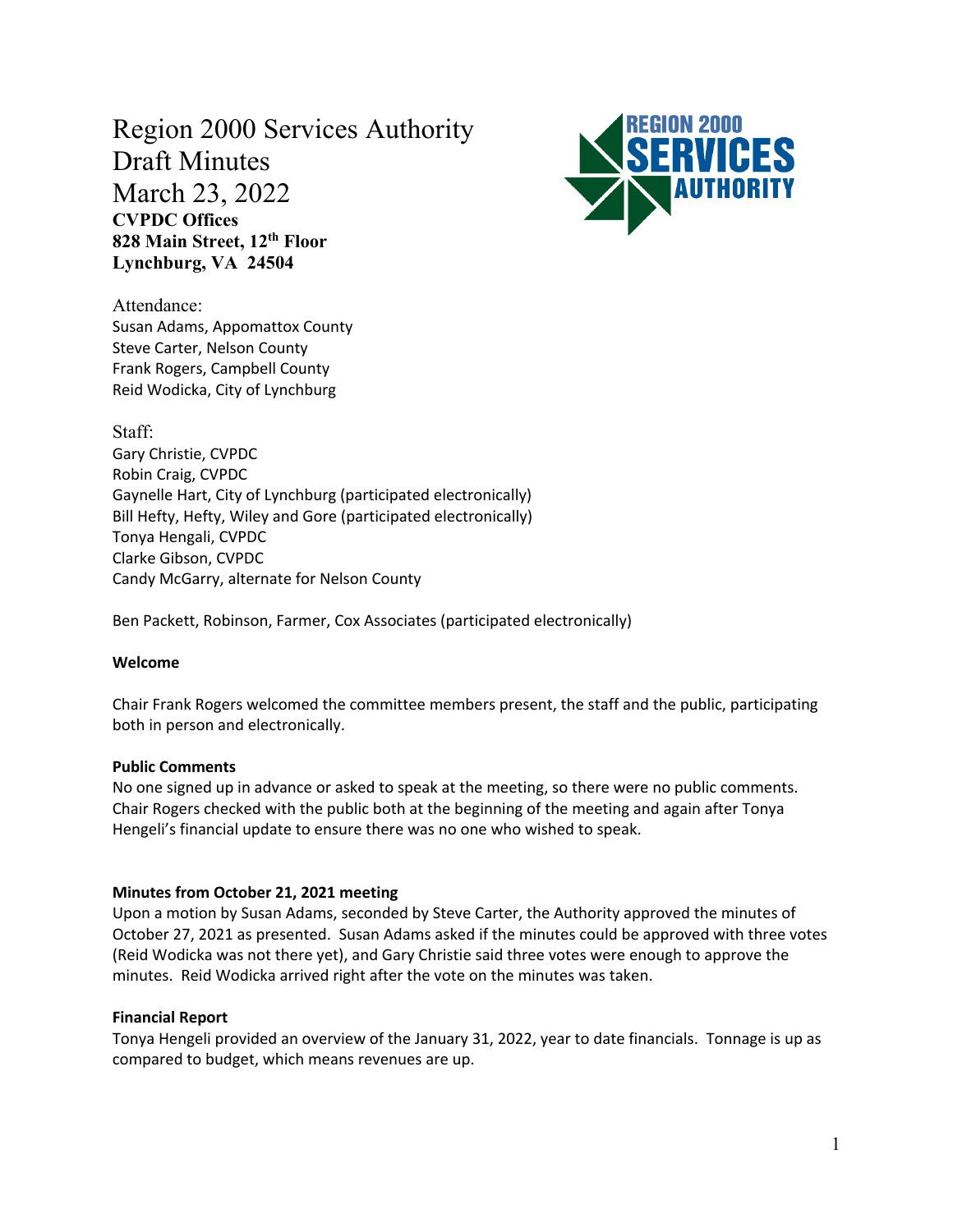Salaries are tracking as they should be, but she did point out that there was no maintenance worker for the whole fiscal year. They are also down one mechanic, and they were without a Finance Associate for a time. Temporary help and advertising costs are up due to the personnel shortage.

Outside equipment repair is up significantly because of having only one mechanic in the shop. There was also a heat pump that went out that caused Mechanical M & R Services to go up. The percentage is at 39.91 percent of budget, and we should be at about 41 percent at this point in the fiscal year.

There were no questions or comments from the Authority members.

# **Report from the Auditor**

Ben Packett of Robinson, Farmer, Cox Associates was present electronically to provide the auditor's report. He started by discussing the letter entitled "Communication with Those Charged with Governance." It is management's responsibility to provide the financial records and statements and to accept the overall responsibility for the financial statements. The auditor's responsibilities are to perform the audit tasks, test the controls and opine on the reasonableness of the financial statements. He summarized the rest of the letter and there were no questions or comments from the board members regarding the letter.

He went on to the auditor's report and explained it is an unmodified report. As stated in the report: "In our opinion, the financial statements referred to above present fairly, in all material respects, the financial position of the business-type activities of Region 2000 Services Authority, as of June 30, 2021 and 2020, and the changes in financial position, and cash flows thereof for the years then ended in accordance with accounting principles generally accepted in the United States of America." Mr. Packett explained this is a clean opinion.

He summarized the Statement of Net Position. The decrease from \$8,032,566 to \$5,778,162 is attributable to the decrease in net liability and the unfunded portion of landfill closure and post closure costs. The above numbers and reason for decrease are the same for Statements of Revenues, Expenses and Changes in Net Position. With regard to the Statements of Cash Flows, the authority's position increased from \$10,601,192 to \$12,778,301.

He concluded by saying that the audit disclosed no material weaknesses, significant deficiencies or illegal acts. The authority's records were intact and accurate, and the audit overall provided a clean opinion.

There were no questions or comments from the Authority members and Frank Rogers thanked him for the summary.

# **Request for Insufficient Fund Account Writeoffs**

Tonya Hengeli explained that the report provided shows accounts that have been carried for several years. The amount they are requesting to write off is \$2,305.41. In answer to a question as to whether there are repeaters, Tonya said she was not sure. If there are, it could be combined into the same line item. Clarke Gibson said if a customer's account is delinquent for one week, the software automatically puts them on a "no dump" list. They have to bring their account current before they can use the landfill.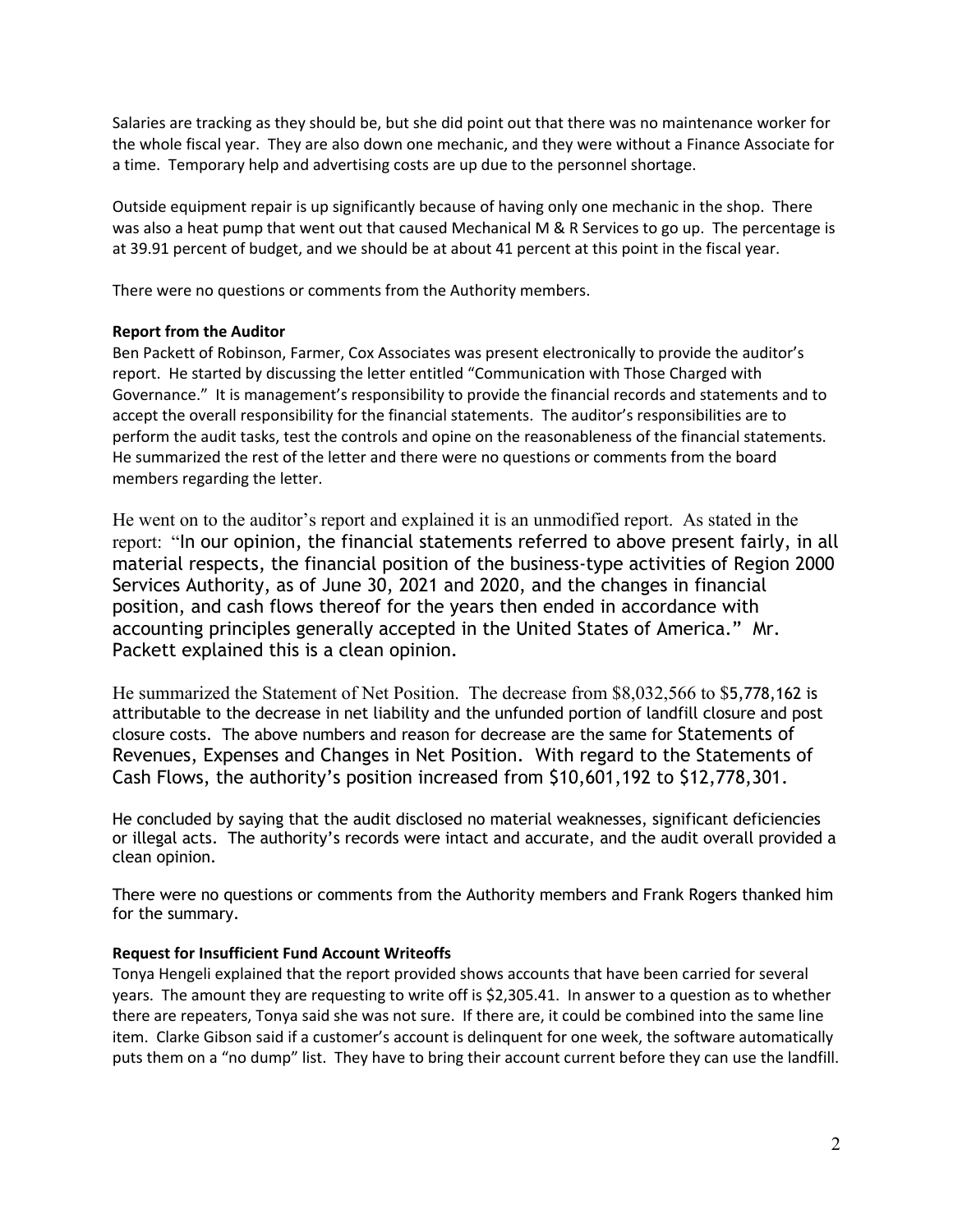Tonya explained that Jennifer Inge, the new Finance Associate, has collected over \$11,000 by contacting customers on the insufficient funds list. For a lot of these accounts, their information is no longer current and there is no means to contact them. Frank Rogers asked how long they are contacted before they are put on the list. Tonya said they are contacted monthly for several months. If there is no response, they are put on the list. Clarke added that there are fees and finance charges added each month.

Tonya said if they are removed, she is not sure there is any way to make sure they do not repeat offend and explained that it is driven by their driver license number. She thinks if the same person came through, it would flag them. Tonya also mentioned that there are currently 96 delinquent accounts. Before Jennifer started contacting them, she thinks it was closer to 200 accounts.

Reid Wodicka made a motion to approve this request. The motion was seconded by Steve Carter and passed unanimously.

# **FY2022 to 2023 Budget**

Clarke explained there is no change in the Member's tonnage. The market rate tonnage has been increased by two percent. It has not been increased for quite a while. Revenue is projected at \$7,981,404, which is a 13.14% increase over FY 2022 (includes 25% Authority share of airspace reserve.) Operating expenses are projected to be \$6,737,247, which is a 15.47% increase over FY 2022. Total expenses are projected to be \$7,981,404, which is a 13.14% increase over FY 2022 (includes 25% Authority share of airspace reserve.)

There is a proposed 5% merit-based salary increase for July 1, 2022 and an additional 5% meritbased increase is proposed for January 1, 2023. The US inflation rate in February 2022 was 7.9% and our Health Insurance rate will increase by 8% on July 1, 2022.

The disposal cost of service is proposed at \$ 34.49 per ton, 14.02% increase over FY22. The proposed tipping fees are Member Rate: \$32.90 per ton, which is a 8.76% increase over FY22 (\$1.59 per ton less than Disposal Cost of Service of \$34.92 shown on Schedule 2 due to 25% Authority share of airspace reserve additional revenue in FY23) Market Rate: \$42.90 per ton, 6.58% increase over FY22. He noted that they have not increased the member or market rate tipping fee for five years and there has only been one tipping fee increase in the past nine years. He noted that this budget was written before the proforma was updated. He had included a chart with the tipping fees for the past several years.

Steve Carter asked about the \$40,000 increase in professional consulting services. Clarke said that is for a salary study, which they try to do about every five years.

Steve Carter asked about the tire shredding cost. Clarke said there is a special site where tires are collected and they are taken to Emanuel Tire in Appomattox for shredding. The amount shown is what they are charged to shred the tires. The customer is charged a fee per tire that helps defray some of the cost. He would need to do a total analysis to see how much is offsets the cost. Clarke noted that because of the fee charged, many people choose to take the tires directly to a tire shredder. Steve asked if they accept large commercial loads of tires. Clarke said they can but do not typically see them.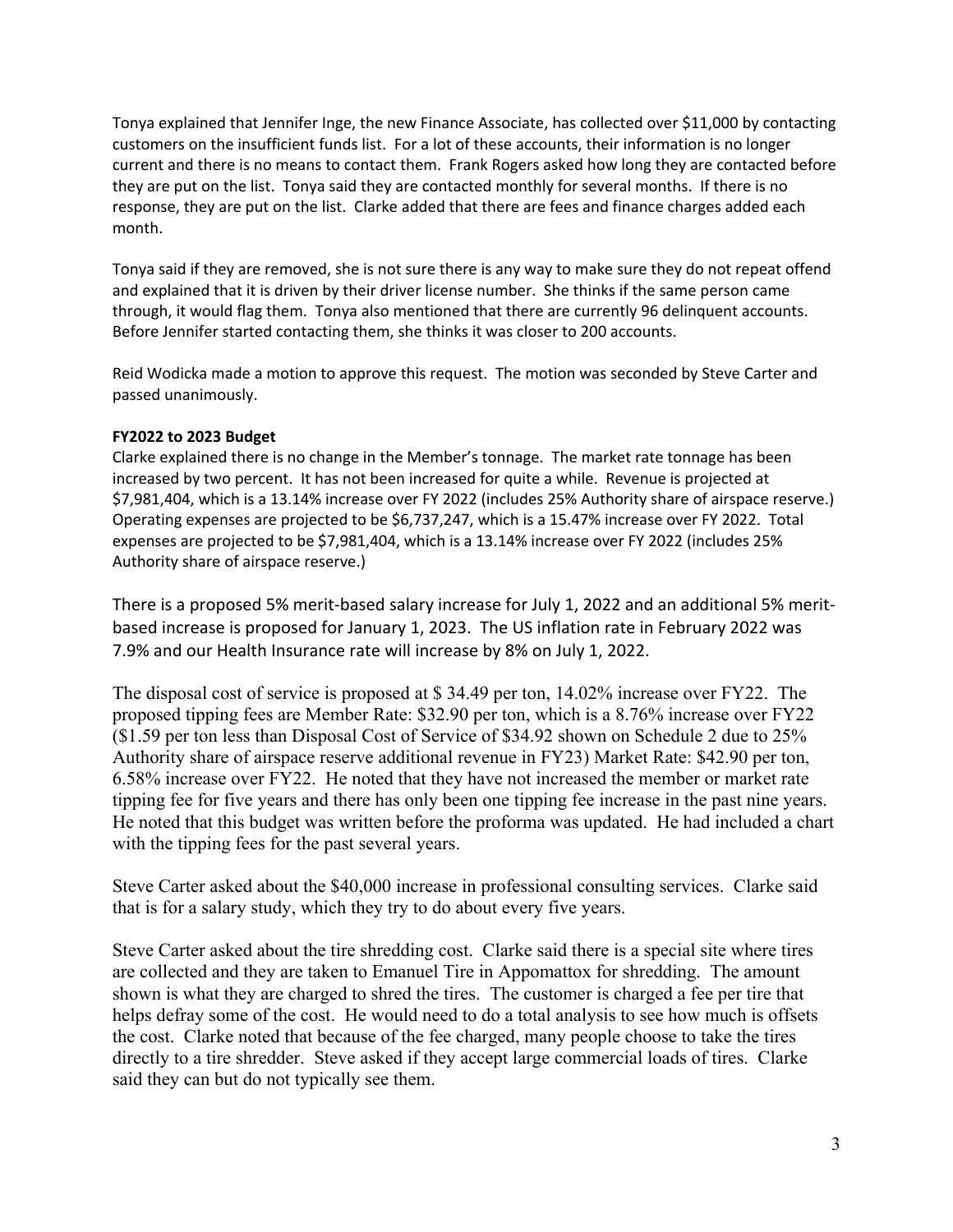Steve asked about the Odor Control Operations and Materials number and if it is lower because most of the capital cost is gone. Clarke said it is because the vapor distribution unit went down before Thanksgiving and it took a while to get it fixed. They suspected it was somewhat obsolete where it was located and they received no complaints while it was down. DEQ has approved a trial period for them to not use it at its current location. It will probably be more efficient to use it around the active Phase IV and the new Phase V locations. They included moving the vapor distribution unit to in the bid proposal for Phase V. He noted that the new gas collection system has solved most of the odor issues.

Steve Carter asked why the Reimbursable O & M Expenses is staying the same. Clarke said it fluctuates a little and he can look at whether it needs to be adjusted.

Reid Wodicka commented that the timing of the rate increase (a \$100,000 increase for the City to absorb) will be a little bit of challenge for the City since they have already presented a balanced budget to City Council. He would ask the authority to make its decisions and requests earlier so the localities will know sooner what it means for them. Going years without a rate increase is not a sustainable model for the long run. He would much rather have a one or two percent increase a year than request a nine percent increase after years of no increase. He would suggest they talk as a group at a future time about an automatic escalator.

He would also like to see them do more planning for what the authority looks like in the future. We need to be thinking out past 2030 about what solid waste is going to look like in the region. If a locality thinks it is not working for them, maybe there is an "off ramp." He is not sure if they should be planning for something in the budget to help them do that planning. Steve says it looks like we are looking at the end of the landfill. Susan Adams said there is the future disposal reserve fund that is supposed to be looking at some of those options.

Frank commented that it is important to get rate increases to members in front of budget considerations. The PDC tries to float that to member localities before you get full borne into budget process. He thinks that resonates with him a whole lot. He knows they talked about a rate increase last year but to expect them to hold on to that without a reminder is probably not the most streamlined way to build it into the budget. He does recognize that costs go up and you have to pay for things. Steve said he is not in favor of a rate increase. Susan said she would not be voting in favor of it due to the difficulties Appomattox is having with its increase and not when the authority has money.

There was discussion about whether it was expected to adopt the budget today. Gary Christie noted this is a work session and a proposed rate increase would require a public hearing. Frank asked for clarification that staff would have to be authorized to advertise for a public hearing if one were to be held in May. Gary said that is correct. Frank noted that two members have indicated they would not vote in favor of a rate increase. Reid asked what would change in the budget if there is no rate increase and Clarke said they would go back and see what they can eliminate. Reid noted that for some time they have been under resourcing operations. He wants to go on the record as saying that we need to make sure we are resourcing the authority in order to do the job that needs to be done. He hopes his colleagues might be willing to talk in the future about some sort of escalator to be able to plan for these types of things. If it does not work out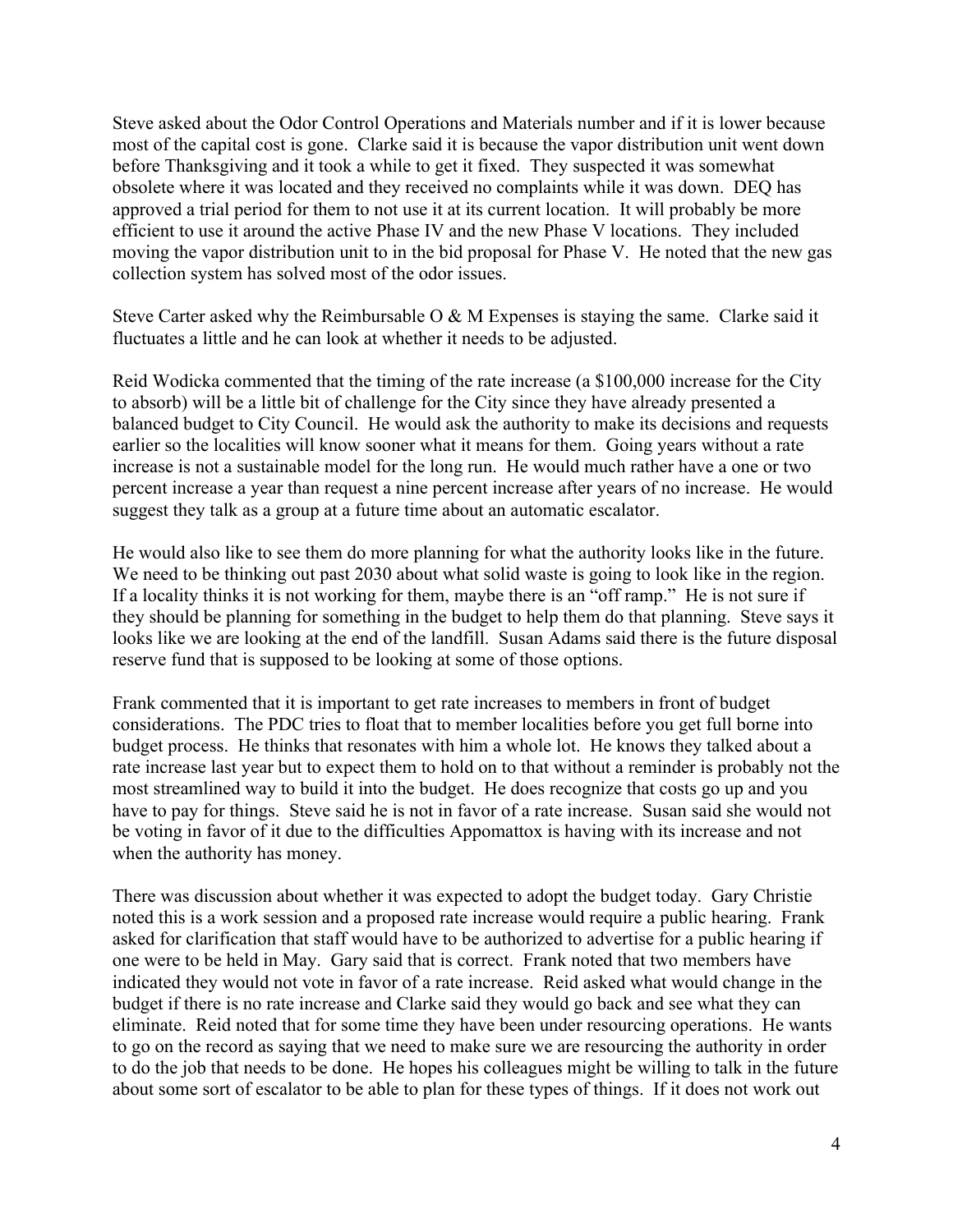this year, hopefully we can come up with some sort of sustainable plan that actually resources the authority as appropriately as we can. Steve thinks the resource are there but are not being used appropriately.

Frank clarified that this rate increase is after the authority retains 25 percent of the excess revenue. Clarke said that is correct. Frank noted that we are applying some excess revenue to mitigate the increase. Clarke said that is correct.

Susan asked why he thinks they are not getting more commercial traffic. Clarke thinks their commercial disposal volumes have been pretty consistent and have actually increased somewhat. He is not sure reducing the tipping fee would have any impact. If it increases over the next seven to eight years, then we might see some of our commercial customers looking at other options. Susan asked if they done a comparison with other landfills recently. Clarke said they are lower than Roanoke and in line with Amelia, if you add the cost of hauling it there. Clarke said they could bring them the current tipping fees for the public facilities at their next meeting. They could get them some ranges on what the private facilities may be charging. Susan asked if Concord would be considered a transfer station in this area, and Clarke said yes. To the best of his knowledge, Clarke said they have the lowest tipping fee in the state for a public authority. Susan said she would appreciate it if he could confirm that.

# **Bids for Phase V Landfill Cell Construction**

Clarke reported that they received one bid. Six or seven contractors showed up for the pre-bid meeting but only one submitted a bid. The bid was \$4,990,249.70. Draper Aden reviewed the bid documents and is recommending they accept the bid. They currently have \$6,670,204 in the Phase V construction account. They ordered the liner separately and it is \$337,172. That and the engineering and QA and QC, which is the monitoring during the construction, brings the total to \$6,504,490. They added moving the vapor gas system and paving of the haul road to the original scope of work. Frank asked about the contingency on the project and Clarke said a 25 percent contingency was put in but that was used up with the bid and the extra items put in the scope. Frank clarified that there is no contingency except approximately \$150,000 left in the account. Clarke said that is correct and noted there is a fuel escalation clause in there as well.

Steve asked about the QA/QC cost. Clarke said it is a significant portion of the construction cost. It is a consultant from Draper Aden who will be on site every day. It also includes testing and reporting and soil analysis. Steve said he would like to see all the associated costs laid out, how much Draper Aden will get for the person and their overhead. Clarke said he can request that.

Clarke said the contractor is Haynes Construction from North Carolina. There were no local or Virginia contractors who bid on the project. The local contractor said they were busy and did not have the manpower. Reid said the City is having the same problem with not very many bids coming in for projects.

Reid Wodicka made a motion to award the contract for \$4,990,249.70 to Haynes Construction. Steve Carter asked if the other costs have been agreed upon. Clarke said yes under contract with Draper Aden. It also includes a pretty significant gas expansion project through the EPA